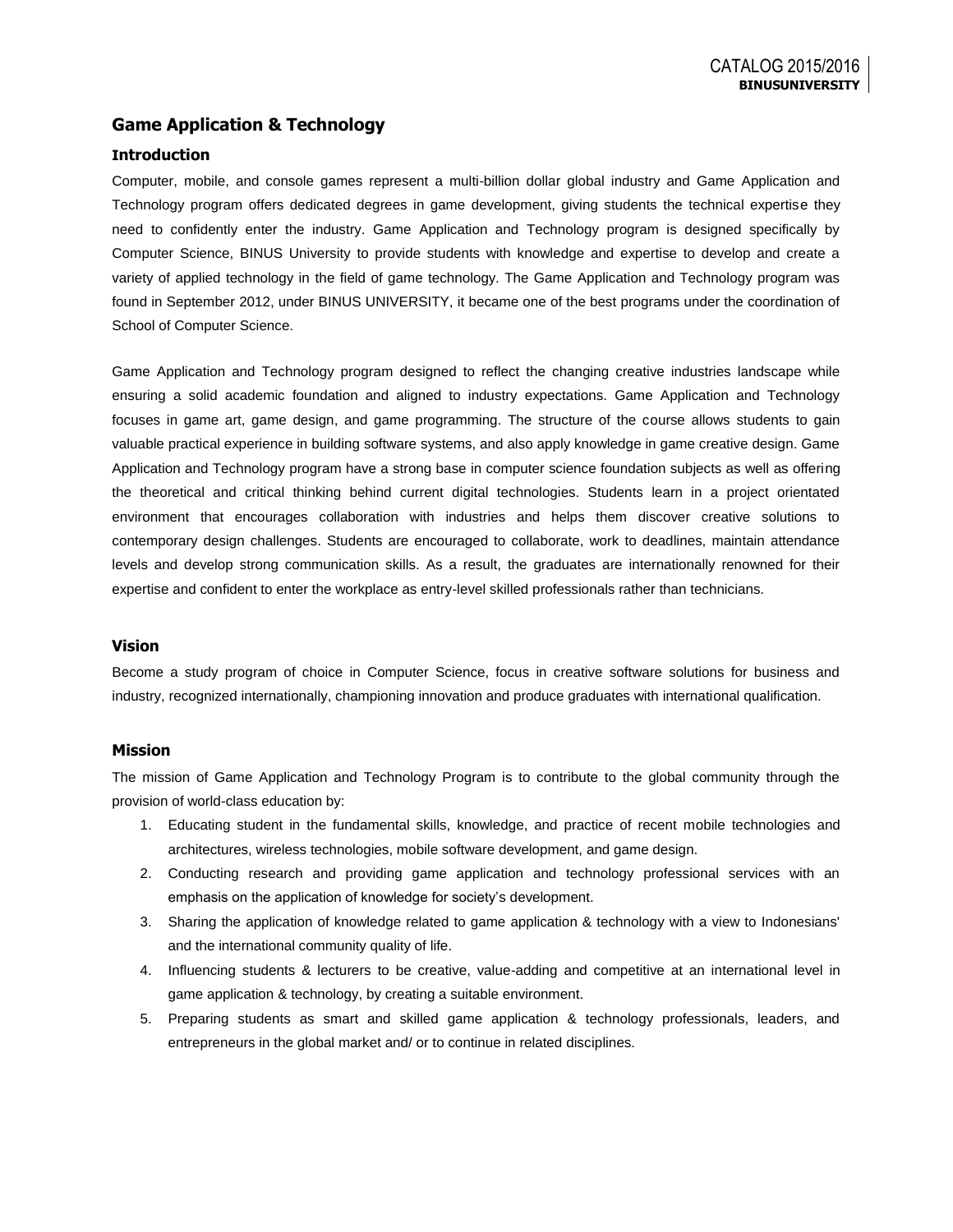## **Program Objective**

The objectives of the program are:

- 1. To provide students with a solid foundation of mathematical, algorithm principles, computer science knowledge and ethical that will be needed in IT practice.
- 2. To provide students with skills to apply design and development principles in the construction of software system applied in database technology, intelligence system, networking, multimedia development, game design and game technology.
- 3. To prepare students with abilities to keep up-to-date with the latest Information Technology especially in computer game technology trends, developments and industries.
- 4. To prepare students with abilities in problem solving and good communication skills to be able to work as an individual or in a team in an IT environment.

## **Graduate Competency**

At the end of the program, graduates will be able to:

- 1. Apply knowledge and understanding of mathematical concepts, principles and theories relating to computer science knowledge.
- 2. Demonstrate knowledge and understanding of algorithm concepts, principles and theories relating to computer science knowledge especially in Game Application and Technology.
- 3. Classify problems and to apply design and development principles for specific problems.
- 4. Classify criteria and specifications appropriate to specific problems, plan strategies for their solution and construct appropriate software systems especially in Game Application and Technology.
- 5. Construct a solution by applying current technologies especially in Game Application and Technology.
- 6. Identify trend technologies in the future especially in Game Application and Technology.

### **Prospective Career of the Graduates**

After finishing the program, the graduate of Game Application and Technology Program could follow a career as:

- 1. Game Engineer / Developer
- 2. Game Designer
- 3. Game Artist / Technical Artist
- 4. Game Director / Chief Technology Officer
- 5. Game Content Provider
- 6. Game Consultant
- 7. Game Publisher
- 8. Entrepreneur
- 9. Academician in multimedia and games (Lecturer, Trainer, Researcher)

### **Curriculum**

The present curriculum used in the Game Application & Technology program has been developed in line with the National Curriculum. Also, the local content has been developed in line with the Computer Science Curriculum standard of ACM (Association for Computing Machinery), several local and foreign universities, national and international game industry and community (developer, publisher), up-to-date game technologies and market trends,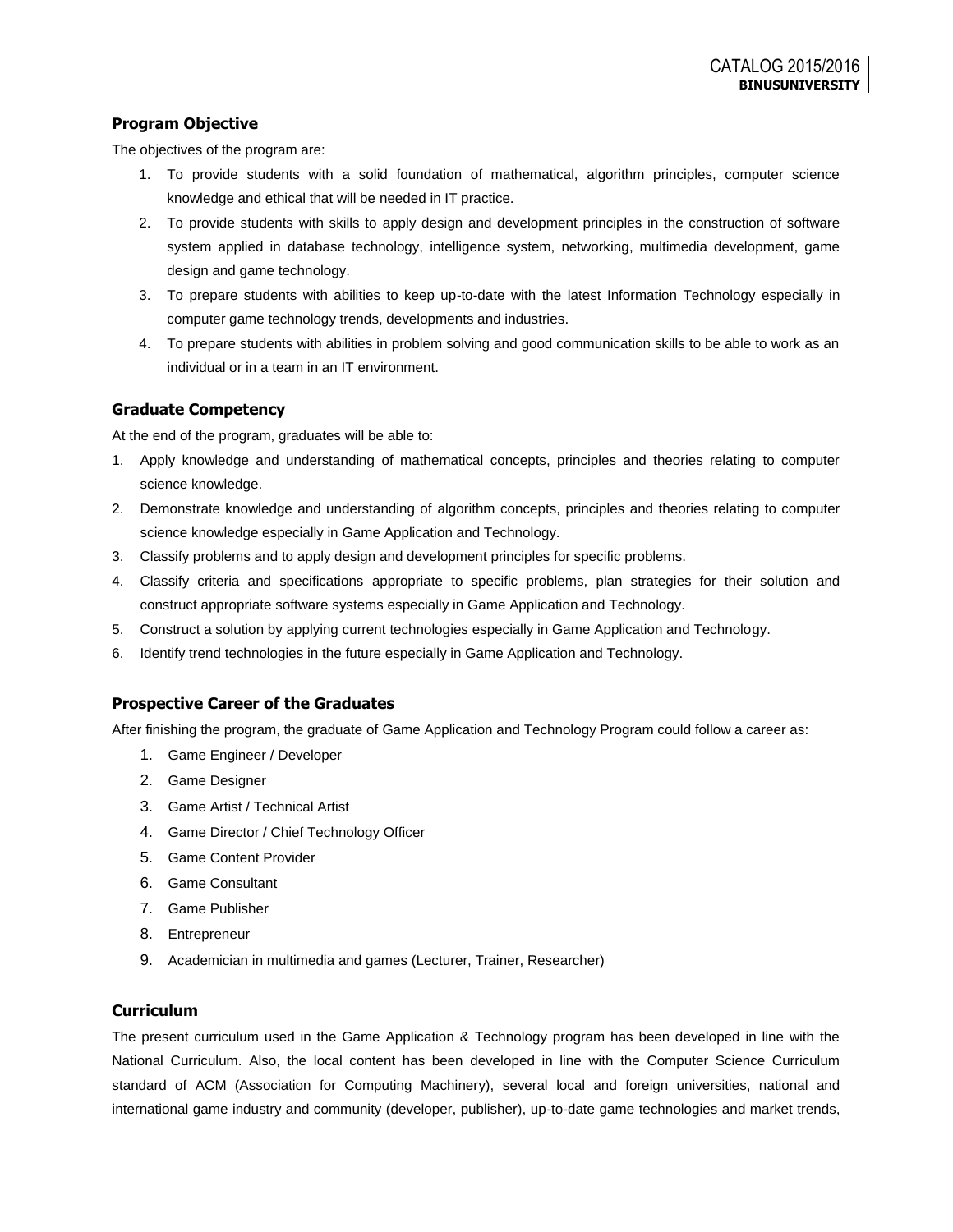so that the graduates of the Game Application & Technology program are expected to be able to face competition at both a national and international level. Generally, the subjects of the curriculum are divided into these following groups of subjects:

### **Core Computer Science Group**

The objective of this group is to provide grounding in Game Application Technology program through practice as well as applied theory which are required by business both now and in the future. The subjects that are included in this group are programming, algorithm design and analysis, software engineering, databases, computer graphs, interactive multimedia, computer and human interaction, operation system, Game Art, Game Programming, and Game Design.

#### **Science**

The objective of this group is to provide an understanding of mathematics as one of the principal foundations in computer science. Another objective is to give an understanding of scientific methodology (data collection, hypothesis, market research, analysis) in problem solving.

#### **Professional Practices**

The objective of this group is to develop the personal strengths of the student and to provide him or her with a professional character, professionalism in their field, management skills, oral and written communication skills, understanding of business ethic, ability to work as a team, and to develop a "Binusian" Character.

#### **The Field of GAT Subject**

The objective of builds the field of subject in Game Application Technology is to give the students a solid foundation of software development skills and to introduce the specific skills needed for developing game applications. The students are expected to develop their skills and master the techniques which will allow them to conduct research for both their thesis and/or to continue their studies.

The field of GAT subjects:

- 1. Game Programming: to explore the various techniques of game programming.
- 2. Game Art: to explore the various methodologies and techniques of game art and learn how to transform your art into assets for computer games and related industries using the latest technology and industry-standard software (2D and 3D, animation, modeling, character design).
- 3. Game Design: to explore the various methodologies and techniques of game story design, level design, game play design, human and computer interaction design.

All students of GAT program must follow these three fields to become Game Application Technology graduates. The objective of these three fields is to provide the students with the knowledge and skills required by business & industry and who wants to develop the own game company.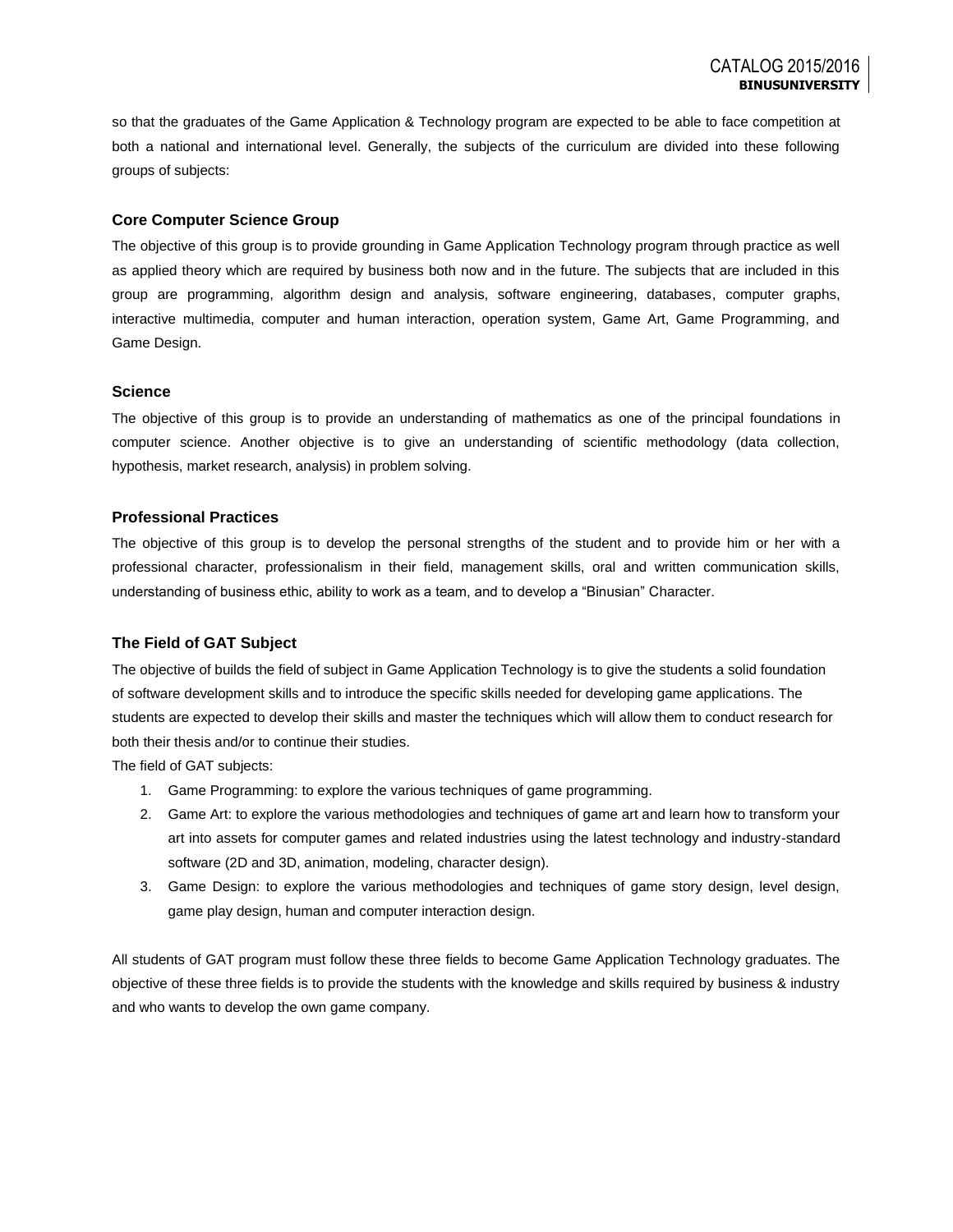## **Sem Code Course Name SCU Total** 1 CHAR6013 | Character Building: Pancasila 2 20 MATH6025 | Discrete Mathematics 4 MATH6030 | Linear Algebra 2 COMP6047 Algorithm and Programming 4/2 STAT6026 Probability and Statistics 2 GAME6001 | Introduction to Game Technology | 2 **English University Courses I** ENGL6128 | English in Focus | 2 ENGL6130 | English for Business Presentation | 2 2 CHAR6014 | Character Building: Kewarganegaraan | 2 21 MATH6031 | Calculus 4 COMP6048 Data Structures 4/2 GAME6002 Game Design 2 GAME6004 Object Oriented Game Programming 2/2 LANG6061 | Indonesian 1 | 1 **English University Courses II** ENGL6129 | English Savvy 2 ENGL6131 | English for Written Business Communication | 2 3 CHAR6015 | Character Building: Agama 20 COMP6049 | Algorithm Design and Analysis | 4 ENTR6003 | Entrepreneurship I 2 GAME7029 2D Game Programming 20 GAME6033 Storyboarding & Concept Art 2 COMP6056 | Program Design Methods | 4 GAME6012 User Experiences 2 4 GAME6050 | Game Engine Programming | 2 24 CPEN6109 Computer Networks 2/2 ISYS6280 Database Systems 4/2 COMP6228 | Artificial Intelligence | 4 COMP6230 Software Engineering\* 14 GAME7044 2D Animation 2/2 5 COMP6153 Operating System 2/2 24 COMP6062 | Compilation Techniques | 4 ENTR6004 Entrepreneurship II 2 COMP6232 Human and Computer Interaction 2/2 GAME7045 | Mobile & Web Game Programming\* | 4/2 GAME6043 3D Modeling for Games 2/2 **6 Enrichment Program I** 15 15 15 **T Enrichment Program II** 16 16 16 8 GAME6026 Thesis 6 6 **TOTAL CREDIT 146 SCU**

#### **Course Structure**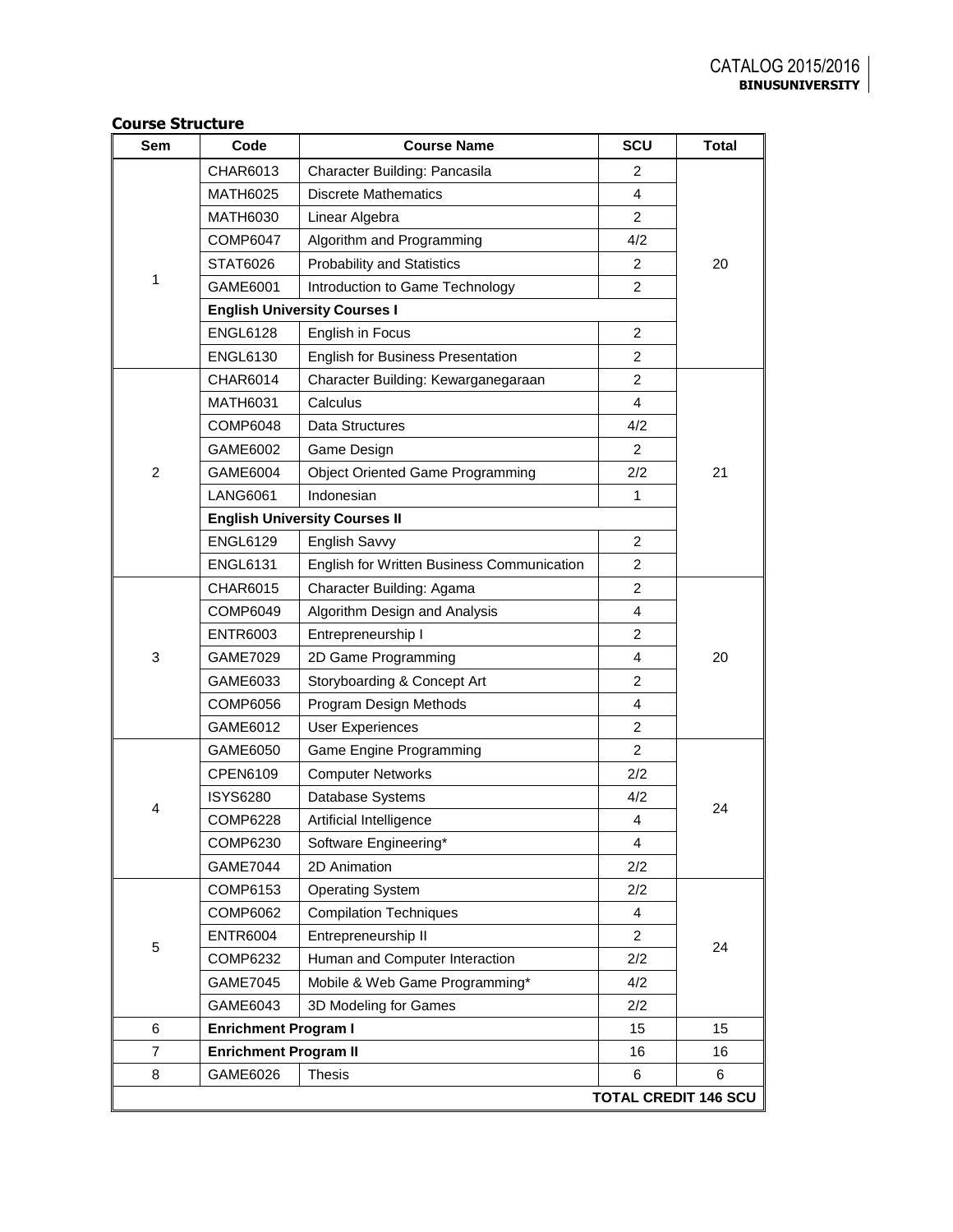### *\*) Entrepreneurship embedded*

## **English University Courses:**

- -) *For 1st Semester: English University Courses I, student with score Binus University English Proficiency Test less than 500 will take English in Focus, and student with score test greater than or equal to 500 will take English for Business Presentation*
- -) *For 2nd Semester: English University Courses II, student with score Binus University English Proficiency Test less than 500 will take English Savvy, and student with score test greater than or equal to 500 will take English for Written Business Communication*

**Enrichment Program I (6th Semester) & Enrichment Program II (7th Semester):**

-) *Student will take one of enrichment program tracks (off campus).*

|                | Semester 6 |              |             |    | Semester 7   |         |              |              |              |    |              |         |
|----------------|------------|--------------|-------------|----|--------------|---------|--------------|--------------|--------------|----|--------------|---------|
| <b>Track</b>   | ı          | <b>RS</b>    | <b>ENTR</b> | CD | <b>SA</b>    | $*$ etc | ı            | <b>RS</b>    | <b>ENTR</b>  | CD | <b>SA</b>    | $*$ etc |
| 1              | v          |              |             |    |              |         | $\mathsf{V}$ |              |              |    |              |         |
| $\overline{c}$ |            | $\mathsf{v}$ |             |    |              |         |              | $\mathsf{v}$ |              |    |              |         |
| 3              |            |              | v           |    |              |         |              |              | $\mathsf{V}$ |    |              |         |
| 4              |            |              |             | v  |              |         | $\mathsf{V}$ |              |              |    |              |         |
| 5              |            |              |             | v  |              |         |              |              |              | v  |              |         |
| 6              |            |              |             | v  |              |         |              |              |              |    | $\mathsf{v}$ |         |
| $\overline{7}$ |            |              |             |    | v            |         | v            |              |              |    |              |         |
| 8              |            |              |             |    | v            |         |              |              |              | v  |              |         |
| 9              |            |              |             |    | $\mathsf{v}$ |         |              |              |              |    | $\mathsf{v}$ |         |
| 10             |            |              |             |    |              | v       | v            |              |              |    |              |         |
| 11             |            |              |             |    |              | $\vee$  |              |              |              | v  |              |         |
| 12             |            |              |             |    |              | v       |              |              |              |    | $\mathsf{v}$ |         |

## **Enrichment Track Scheme**

Notes:

I : Internship

RS : Research

ENTR : Entrepreneurship

CD : Community Development

SA : Study Abroad

\*etc : Department specific needs

Notes:

Student can choose one of the available tracks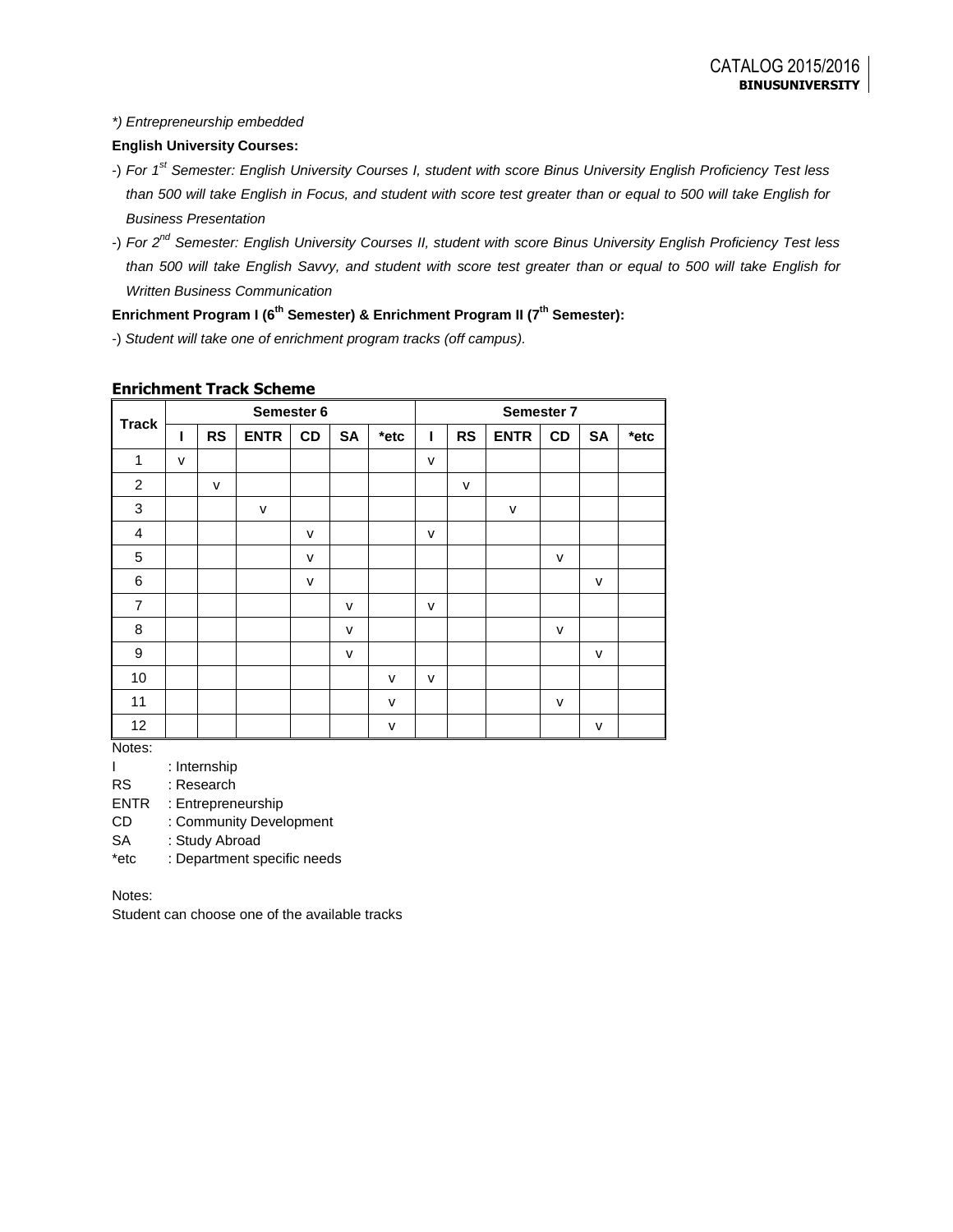| Code<br><b>Course Name</b>                                                     |                                                |                | <b>Total</b> |  |
|--------------------------------------------------------------------------------|------------------------------------------------|----------------|--------------|--|
| For Student who take internship tack in semester 6 and 7, should take          |                                                |                |              |  |
| these courses:                                                                 |                                                |                |              |  |
| <b>Enrichment Program I</b>                                                    |                                                |                |              |  |
| GAME6034                                                                       | Internship I                                   | 8              | 15           |  |
| GAME6023                                                                       | EES in Game Industry I                         | 3              |              |  |
| GAME6036                                                                       | Game Production in Industry                    | $\mathcal{P}$  |              |  |
| GAME6037                                                                       | Game Prototyping in Industry                   | $\overline{2}$ |              |  |
| <b>Enrichment Program II</b>                                                   |                                                |                |              |  |
| GAME6039                                                                       | Internship II                                  | 8              |              |  |
| GAME6040                                                                       | EES in Game Industry II                        | 4              | 16           |  |
| GAME6041                                                                       | Game Testing and Quality Assurance in Industry | $\mathcal{P}$  |              |  |
| GAME6042                                                                       | Game Research Quest in Industry                | $\mathcal{P}$  |              |  |
| <b>Enrichment Program II:</b> (For Student who take study abroad and community |                                                |                |              |  |
| development track in semester 6, should take these courses below if they want  |                                                |                |              |  |
| to take internship track in semester 7)                                        |                                                |                |              |  |
| GAME6051                                                                       | Internship                                     | 8              | 16           |  |
| GAME6052                                                                       | <b>EES</b> in Game Industry                    | 4              |              |  |
| GAME6053                                                                       | IT Practice in Game Industry                   | 4              |              |  |

# **Enrichment Internship Track**

# **Enrichment Entrepreneurship Track**

| Code                         | <b>Course Name</b>                                                   | <b>SCU</b>     | <b>Total</b> |  |
|------------------------------|----------------------------------------------------------------------|----------------|--------------|--|
| <b>Enrichment Program I</b>  |                                                                      |                |              |  |
| <b>ENTR6329</b>              | <b>Business Start Up</b>                                             | 8              |              |  |
| <b>ENTR6159</b>              | Business Model & Validation in Game Technology                       | 2              | 15           |  |
| <b>ENTR6160</b>              | Launching New Venture in Game Technology                             | 2              |              |  |
| <b>ENTR6380</b>              | EES in New Game Application and Technology<br><b>Business</b>        | 3              |              |  |
| <b>Enrichment Program II</b> |                                                                      |                |              |  |
| <b>ENTR6357</b>              | Growing a Business                                                   |                |              |  |
| <b>ENTR6161</b>              | Lean Start Up & Business Plan<br>Game<br>in.<br>Technology           | $\overline{2}$ | 16           |  |
| <b>ENTR6162</b>              | Venture Capital in Game Technology                                   |                |              |  |
| <b>ENTR6368</b>              | <b>EES in Game Application and Technology Business</b><br>Experience | 4              |              |  |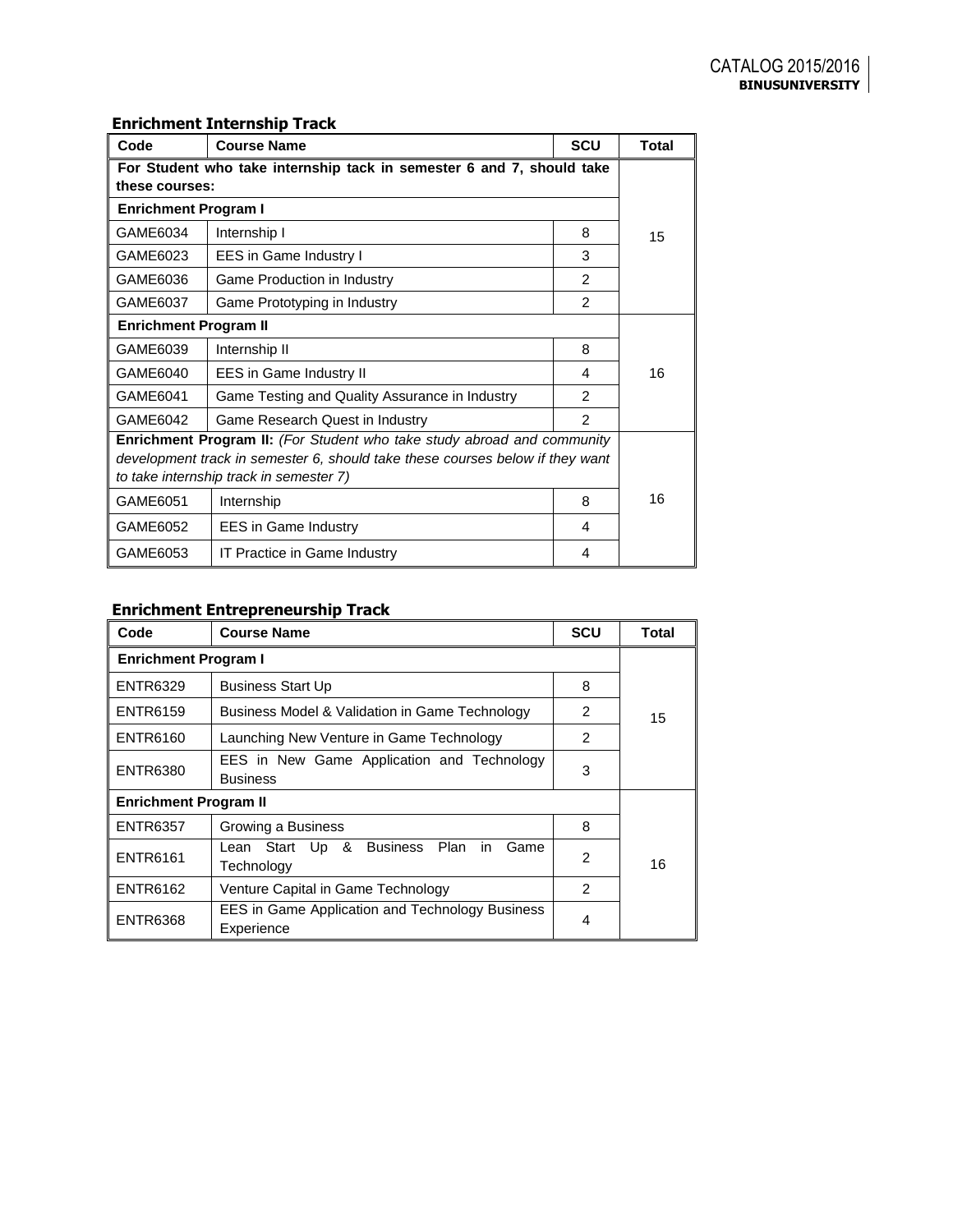# **Enrichment Research Track**

| Enrichment Research Track    |                                                                                                |            |              |  |  |  |
|------------------------------|------------------------------------------------------------------------------------------------|------------|--------------|--|--|--|
| Code                         | <b>Course Name</b>                                                                             | <b>SCU</b> | <b>Total</b> |  |  |  |
| <b>Enrichment Program I</b>  |                                                                                                |            |              |  |  |  |
| <b>RSCH6244</b>              | Research Experience I                                                                          |            |              |  |  |  |
| <b>RSCH6119</b>              | Scientific Writing I in Game Technology                                                        |            | 15           |  |  |  |
| <b>RSCH6291</b>              | 3                                                                                              |            |              |  |  |  |
| <b>Enrichment Program II</b> |                                                                                                |            |              |  |  |  |
| <b>RSCH6259</b>              | Research Experience II                                                                         | 8          |              |  |  |  |
| <b>RSCH6120</b>              | Scientific Writing II in Game Technology                                                       | 4          | 16           |  |  |  |
| <b>RSCH6267</b>              | &<br>(Self-Management,<br>Planning<br>EES II<br>Global<br>Organizing, Initiative & Enterprise) | 4          |              |  |  |  |

# **Enrichment Community Development Track**

| Code                         | <b>Course Name</b>                                                                                      | <b>SCU</b> | Total |  |
|------------------------------|---------------------------------------------------------------------------------------------------------|------------|-------|--|
| <b>Enrichment Program I</b>  |                                                                                                         |            |       |  |
| <b>CMDV6160</b>              | Community Outreach Project Implementation                                                               | 8          |       |  |
| <b>CMDV6045</b>              | Community Outreach Project Design<br>Game<br>in.<br>Technology                                          |            | 15    |  |
| <b>CMDV6204</b>              | Employability and Entrepreneurial Skills in Game<br>Application and Technology Community                | 3          |       |  |
| <b>Enrichment Program II</b> |                                                                                                         |            |       |  |
| <b>CMDV6185</b>              | <b>Community Development Project Implementation</b>                                                     | 8          |       |  |
| <b>CMDV6046</b>              | Community Development Project Design in Game<br>Technology                                              | 4          | 16    |  |
| <b>CMDV6194</b>              | Employability and Entrepreneurial Skills in<br>Game<br>Application and Technology Community Development | 4          |       |  |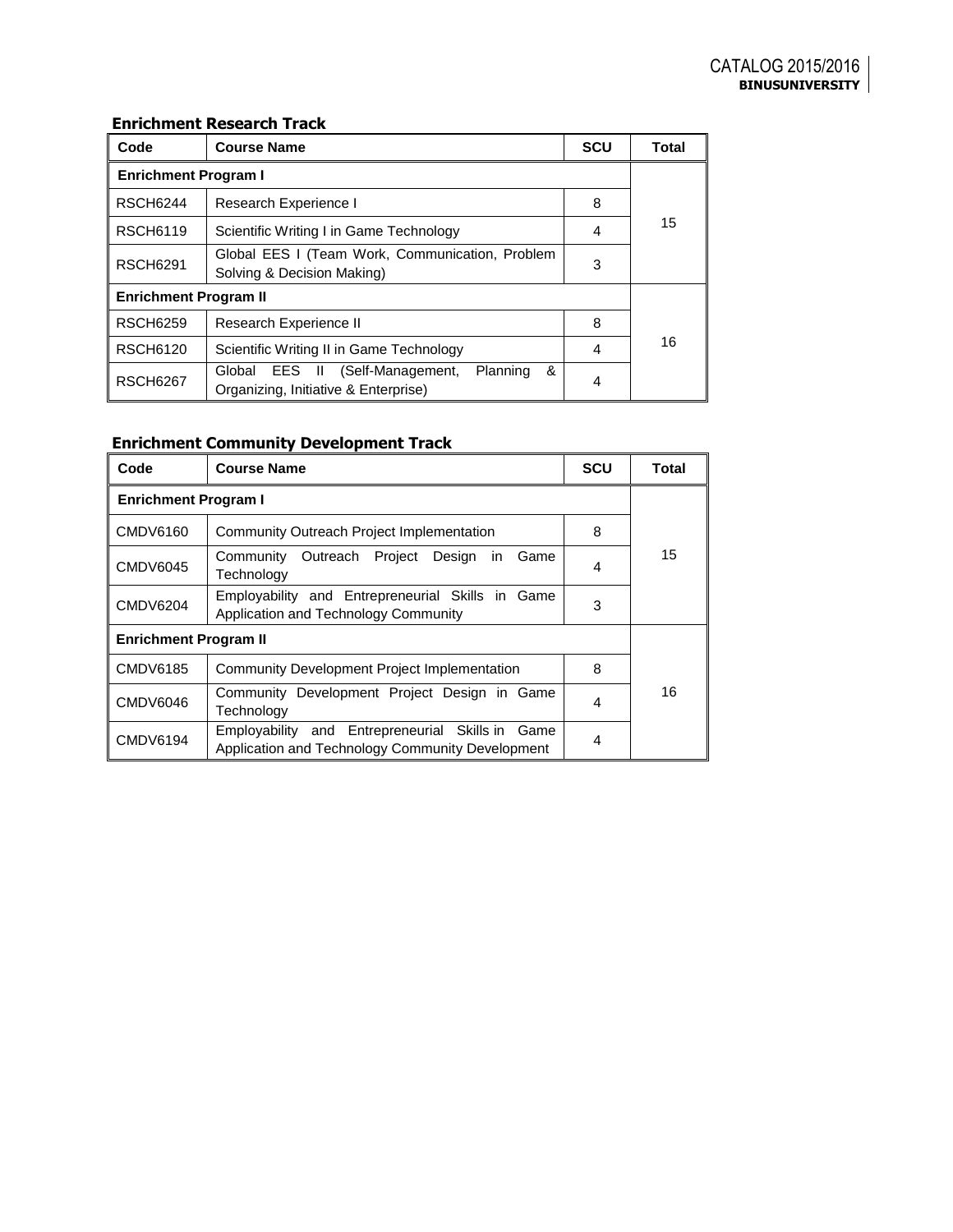## **Enrichment Study Abroad Track\***

| SCU<br><b>Course Name</b>    |                                     |                |    |  |
|------------------------------|-------------------------------------|----------------|----|--|
| <b>Enrichment Program I</b>  |                                     |                |    |  |
| GLOB6005                     | Elective Course for Study Abroad 1  | $\overline{4}$ |    |  |
| GLOB6006                     | Elective Course for Study Abroad 2  | $\overline{4}$ |    |  |
| GLOB6007                     | Elective Course for Study Abroad 3  | $\overline{4}$ |    |  |
| GLOB6008                     | Elective Course for Study Abroad 4  | $\overline{4}$ |    |  |
| GLOB6009                     | Elective Course for Study Abroad 5  | $\overline{c}$ |    |  |
| GLOB6010                     | Elective Course for Study Abroad 6  | $\overline{2}$ | 15 |  |
| GLOB6011                     | Elective Course for Study Abroad 7  | $\overline{2}$ |    |  |
| GLOB6012                     | Elective Course for Study Abroad 8  | $\overline{2}$ |    |  |
| GLOB6013                     | Elective Course for Study Abroad 9  | $\overline{2}$ |    |  |
| GLOB6014                     | Elective Course for Study Abroad 10 | 2              |    |  |
| GLOB6015                     | Elective Course for Study Abroad 11 | $\overline{2}$ |    |  |
| GLOB6016                     | Elective Course for Study Abroad 12 | $\overline{2}$ |    |  |
| GLOB6041                     | Elective Course for Study Abroad 25 | 3              |    |  |
| GLOB6042                     | Elective Course for Study Abroad 26 | 1              |    |  |
| <b>Enrichment Program II</b> |                                     |                |    |  |
| GLOB6017                     | Elective Course for Study Abroad 13 | 4              |    |  |
| GLOB6018                     | Elective Course for Study Abroad 14 | $\overline{4}$ |    |  |
| GLOB6019                     | Elective Course for Study Abroad 15 | 4              |    |  |
| GLOB6020                     | Elective Course for Study Abroad 16 | 4              |    |  |
| GLOB6021                     | Elective Course for Study Abroad 17 | $\overline{2}$ |    |  |
| GLOB6022                     | Elective Course for Study Abroad 18 | $\overline{c}$ | 16 |  |
| GLOB6023                     | Elective Course for Study Abroad 19 | $\overline{2}$ |    |  |
| GLOB6024                     | Elective Course for Study Abroad 20 | $\overline{2}$ |    |  |
| GLOB6025                     | Elective Course for Study Abroad 21 | $\overline{2}$ |    |  |
| GLOB6026                     | Elective Course for Study Abroad 22 | $\overline{2}$ |    |  |
| GLOB6027                     | Elective Course for Study Abroad 23 | $\overline{c}$ |    |  |
| GLOB6028                     | Elective Course for Study Abroad 24 | $\overline{c}$ |    |  |

\*)Transferred courses will be transferred based on credit transfer policies on study program with total of 15 credits for Enrichment Program I and 16 credits for Enrichment Program II.